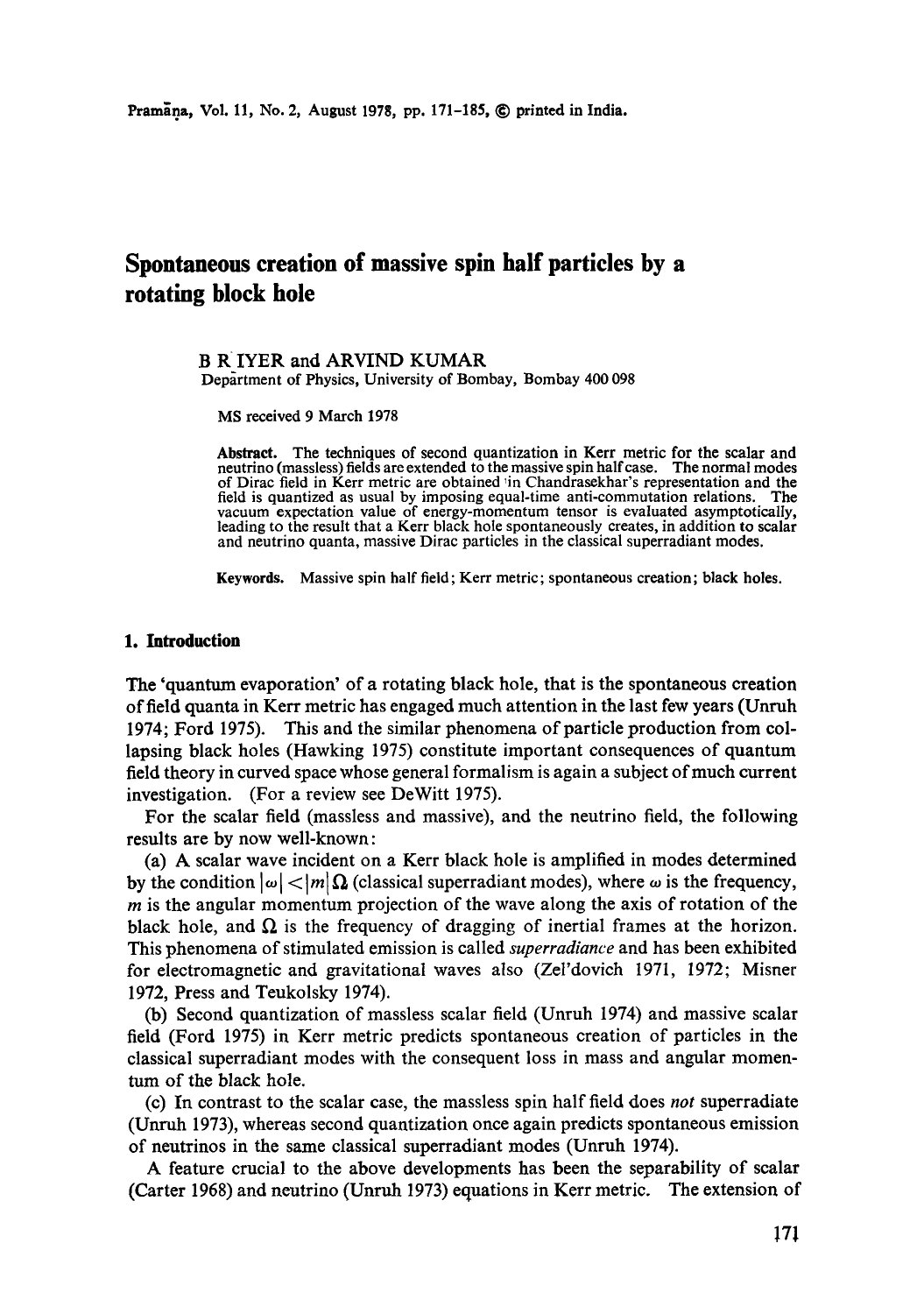the neutrino case to the massive spin half case was held up for a long time beeause of the absence of explicit separation of Dirac equation in Kerr metric. This separation has been exhibited only recently (Chandrasekhar 1976) and the way is now open for investigating the above results for this case.

The first of the results, namely the *absence* of superradiance for massive Dirac wave has been demonstrated recently by Lee (1977) and Martellini and Treves (1977). The connection between this and the positive-definiteness of norm in Kerr metric has also been established (Iyer and Kumar 1978), generalizing an analogous result for the massless case (Unruh 1973).

In this paper, we give the second quantization of massive spin half field in Chandrasekhar's ' separable ' representation, using techniques analogous to the neutrino case. In the next section, the normal modes of the field are obtained, and in section 3, the field is quantized, as usual, by imposing equal-time anti-commutation relations. In section 4, the vacuum expectation value of the energy-momentum tensor is evaluated asymptotically yielding the rate of spontaneous loss of mass and angular momentum of the black hole. Thus, the Kerr black hole emits, in addition to scalar and neutrino quanta, massive spin half particles in the classical superradiant modes.

## **2. Massive spin half field in Kerr metric: Normal modes**

## 2.1. *The Kerr metric*

The line element for Kerr metric is given by

$$
ds^{2} = \left(1 - \frac{2Mr}{|\rho|^2}\right)dt^{2} - \frac{|\rho|^2}{\Delta}dr^{2} - |\rho|^2 d\theta^{2}
$$
  
 
$$
- \left[ (r^{2} + a^{2}) \sin^{2}\theta + \frac{2Mr}{|\rho|^2}a^{2} \sin^{4}\theta \right] d\phi^{2} + \frac{4Mr}{|\rho|^2}a \sin^{2}\theta d\phi dt
$$
  
\(\Delta = r^{2} + a^{2} - 2Mr, \ \rho = r + ia \cos \theta. \tag{1}

The axially symmetric Kerr solution represents the geometry outside of a rotating black hole of mass M and angular momentum *Ma.* Since the metric is stationary, it may refer either to a primordial black hole or to one much after the collapse. The t and  $\phi$  independence of the metric leads to two independent Killing vectors:

$$
\xi_i^{\mu} = (1, 0, 0, 0) \text{ and } \xi_{\phi}^{\mu} = (0, 0, 0, 1).
$$

It is easily seen that  $\xi_t$  is null at the surfaces  $r=M\pm\sqrt{M^2-a^2\cos^2\theta}$ , space-like between these surfaces and time-like over the rest of the manifold. The horizon beyond which time-like vectors in the direction of increasing  $r$  do not exist is located at

$$
r_{+} = M + \sqrt{M^2 - a^2}.\tag{2}
$$

The region between the horizon and the ' static limit'  $(r = M + \sqrt{M^2 - a^2 \cos^2 \theta})$ is the *ergosphere.*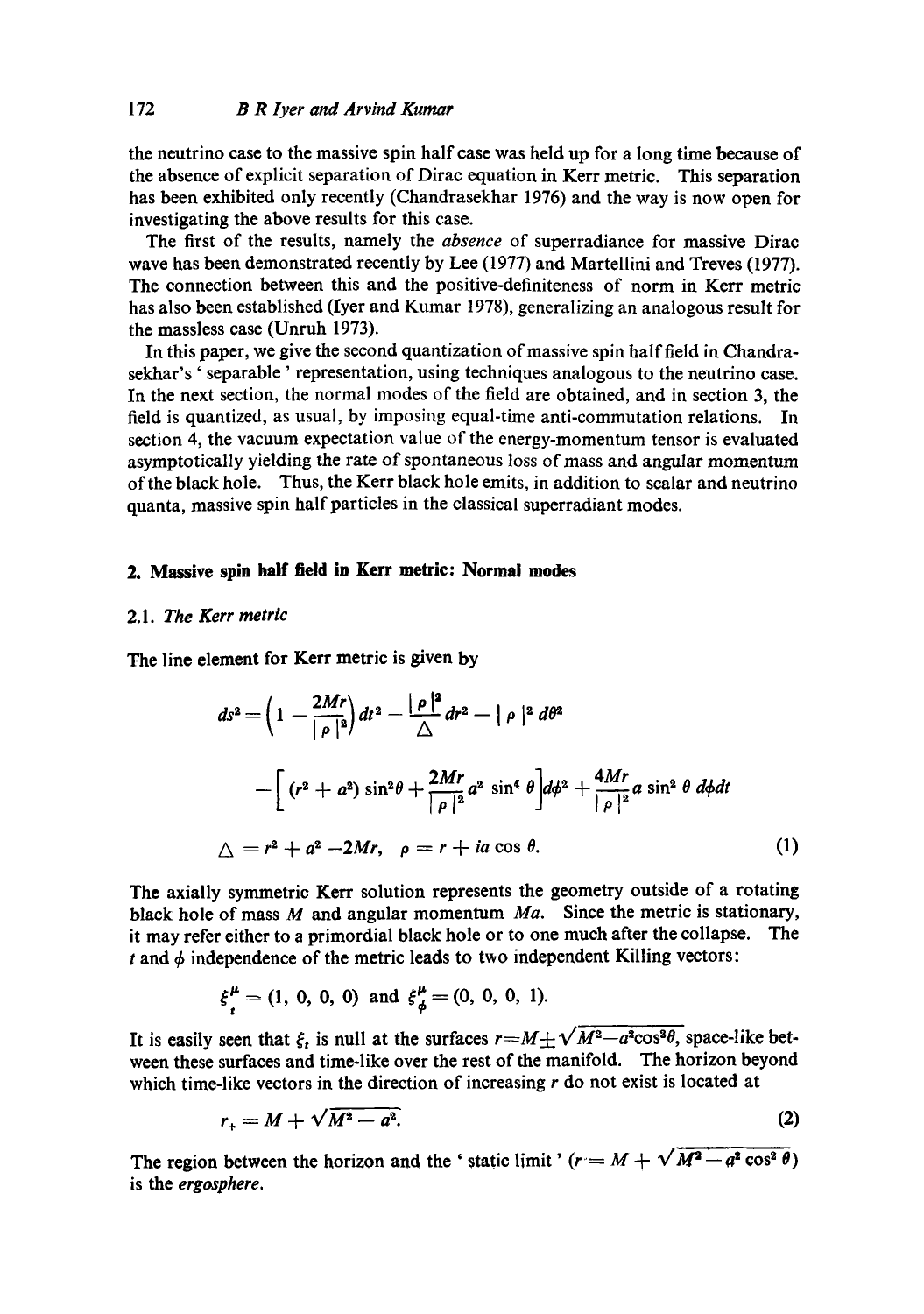The ergosphere is a distinctive feature of Kerr black hole. It has long been known classically (Penrose 1969) that a particle falling in this region can escape back with its energy amplified, with the accompanying loss of mass and angular momentum of the black hole. This is the classical counterpart of the emission processes predicted by quantum field theory in Kerr metric.

## 2.2. *Chandrasekhar' s representation*

Dirac equation in curved space is

$$
\gamma^{\mu} \nabla_{\mu} \psi + i \mu \psi = 0 \tag{3}
$$

where  $\gamma^{\mu}$  satisfy

$$
[\gamma^{\mu}, \gamma^{\nu}]_{+} = 2g^{\mu\nu}.\tag{4}
$$

The covariant derivative is given by

$$
\nabla_{\mu}\psi=\partial_{\mu}\psi-\Gamma_{\mu}\psi,\ \nabla_{\mu}\overline{\psi}=\partial_{\mu}\overline{\psi}+\overline{\psi}\Gamma_{\mu},\qquad \qquad (5)
$$

where  $\Gamma_{\mu}$  are the spinor affine connections. The details of this general formalism are available in, for example, Brill and Wheeler (1957).

Equation (3) gives a conserved current

$$
J^{\mu} = \bar{\psi}_1 \gamma^{\mu} \psi_2 \tag{6}
$$

with

$$
\Delta_{\mu}J^{\mu}=0,\tag{7}
$$

where  $\psi_1$  and  $\psi_2$  are any two solutions of the equation. The conserved current yields a natural time-independent inner product,

$$
\langle \psi_1 | \psi_2 \rangle = \int \sqrt{-g} \, \bar{\psi}_1 \, \gamma^2 \, \psi_2 \, d^3 x. \tag{8}
$$

In the Kerr metric, Dirac equation is separable in the following representation:

$$
\gamma^{\mu} = \sqrt{2} \begin{pmatrix} 0 & \sigma^{\mu} \\ \tilde{\sigma}^{\mu} & 0 \end{pmatrix}
$$
 (9)

where

$$
\widetilde{\sigma}^{\mu} = -\epsilon \; (\sigma^{\mu})^T \epsilon, \; \epsilon = \begin{pmatrix} 0 & 1 \\ -1 & 0 \end{pmatrix} \tag{10}
$$

 $(T$  denotes transpose of the matrix).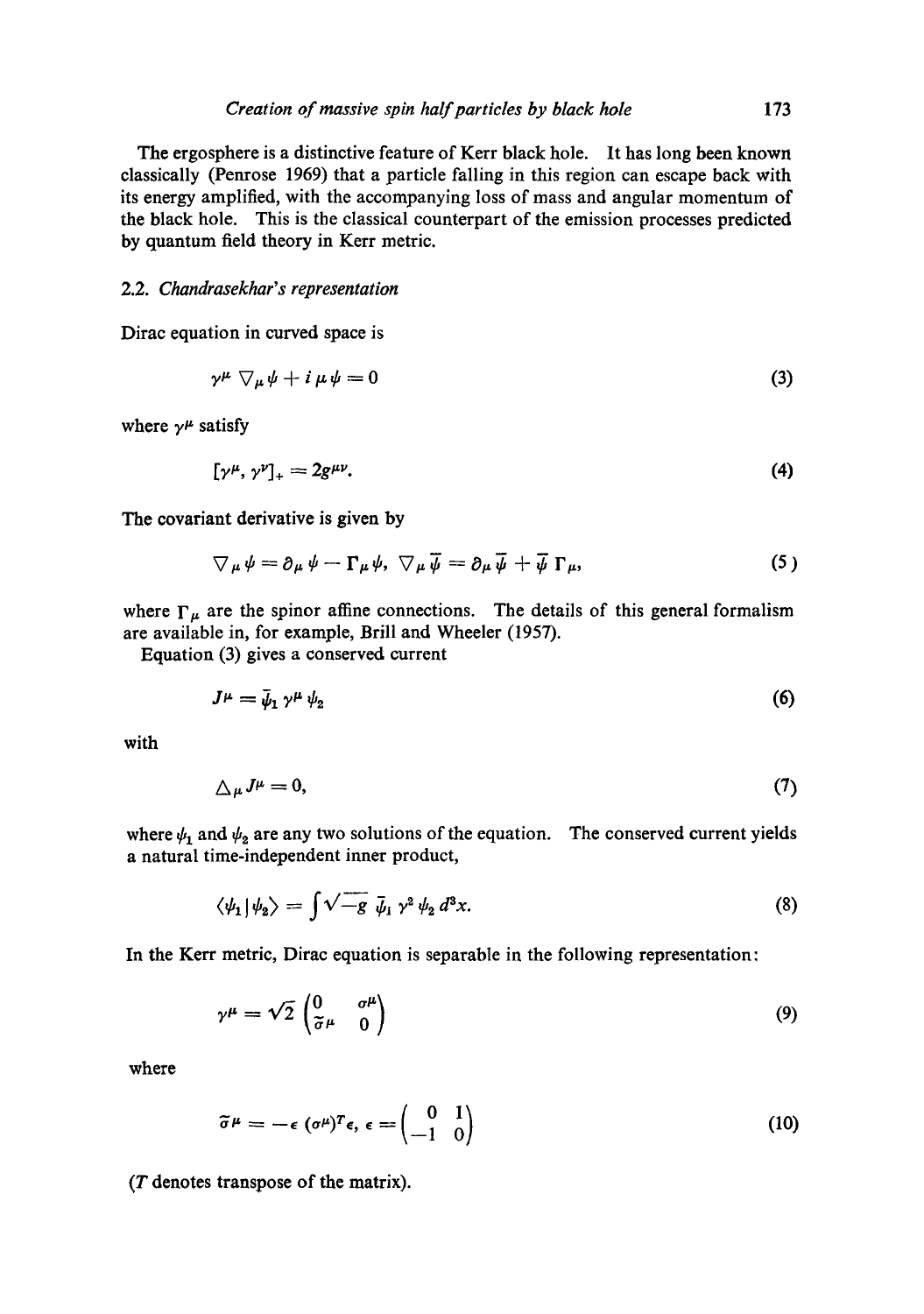The  $\sigma^{\mu}$  matrices are given below:

$$
\sigma^{t} = \begin{pmatrix} \frac{r^{2} + a^{2}}{2|\rho|^{2}} & \frac{i a \sin \theta}{\sqrt{2} \rho^{*}} \\ -\frac{i a \sin \theta}{\sqrt{2} \rho} & \frac{r^{2} + a^{2}}{\Delta} \end{pmatrix} \qquad \sigma^{r} = \begin{pmatrix} -\frac{\Delta}{2|\rho|^{2}} & 0 \\ 0 & 1 \end{pmatrix}
$$

$$
\sigma^{\theta} = \begin{pmatrix} 0 & -\frac{1}{\sqrt{2} \rho^{*}} \\ -\frac{1}{\sqrt{2} \rho} & 0 \end{pmatrix} \qquad \sigma^{\phi} = \begin{pmatrix} \frac{a}{2|\rho|^{2}} & \frac{i \csc \theta}{\sqrt{2} \rho^{*}} \\ -\frac{i \csc \theta}{\sqrt{2} \rho} & \frac{a}{\Delta} \end{pmatrix} \qquad (11)
$$

This representation was given recently by Chandrasekhar *(op. cit)* in Newman-Penrose (1962) spinor formalism, which we have translated in the more familiar fourcomponent form above. The separated form of the wave function  $\psi$  is,

$$
\psi(t, r, \theta, \phi) = \exp(-i\omega t) \exp(im\phi) \left( \frac{(S^-(\theta)R^-(r)}{\sqrt{2}\rho^*}, \frac{S^+(\theta)R^+(r)}{\sqrt{\Delta}}, -\frac{S^-(\theta)R^+(r)}{\sqrt{\Delta}}, -\frac{S^+(\theta)R^-(r)}{\sqrt{2}\rho} \right), \tag{12}
$$

while the adjoint  $\bar{\psi}$  is given by

$$
\bar{\psi}(t, r, \theta, \phi) = \exp(i\omega t) \exp(-im\phi) \left(-\frac{S^{-*}(\theta)R^{+*}(r)}{\sqrt{\Delta}}, -\frac{S^{+*}(\theta)R^{-*}(r)}{\sqrt{2}\rho^*}, \frac{S^{-*}(\theta)R^{-*}(r)}{\sqrt{2}\rho}, \frac{S^{+*}(\theta)R^{+*}(r)}{\sqrt{\Delta}}\right),
$$
\n(13)

The spinor affine connections  $\Gamma_{\mu}$  are obtained from the known spin co-efficients of Newman-Penrose formalism for Kerr metric (Teukolsky 1973). Using equations (3), (5), (9) to (12) one then obtains the following set of radial and angular equations (Chandrasekhar *op. cit.,* Lee *op. cit.).* 

$$
\left[\frac{d}{d\theta} + \frac{\cot \theta}{2} - a\omega \sin \theta + m \csc \theta\right] S^+ = (-\lambda + \mu a \cos \theta) S^-, \qquad (14)
$$

$$
\left[\frac{d}{d\theta} + \frac{\cot \theta}{2} + a\omega \sin \theta - m \csc \theta\right] S^{-} = \left(\lambda + \mu a \cos \theta\right) S^{+} \tag{15}
$$

$$
\Delta^{1/2} \left( \frac{d}{dr} + \frac{i}{\Delta} K \right) R^+ = \left( \lambda - i \mu r \right) R^- \tag{16}
$$

$$
\triangle^{1/2} \left( \frac{d}{dr} - \frac{i}{\triangle} K \right) R^{\perp} = \left( \lambda + i \mu r \right) R^{\perp}
$$
 (17)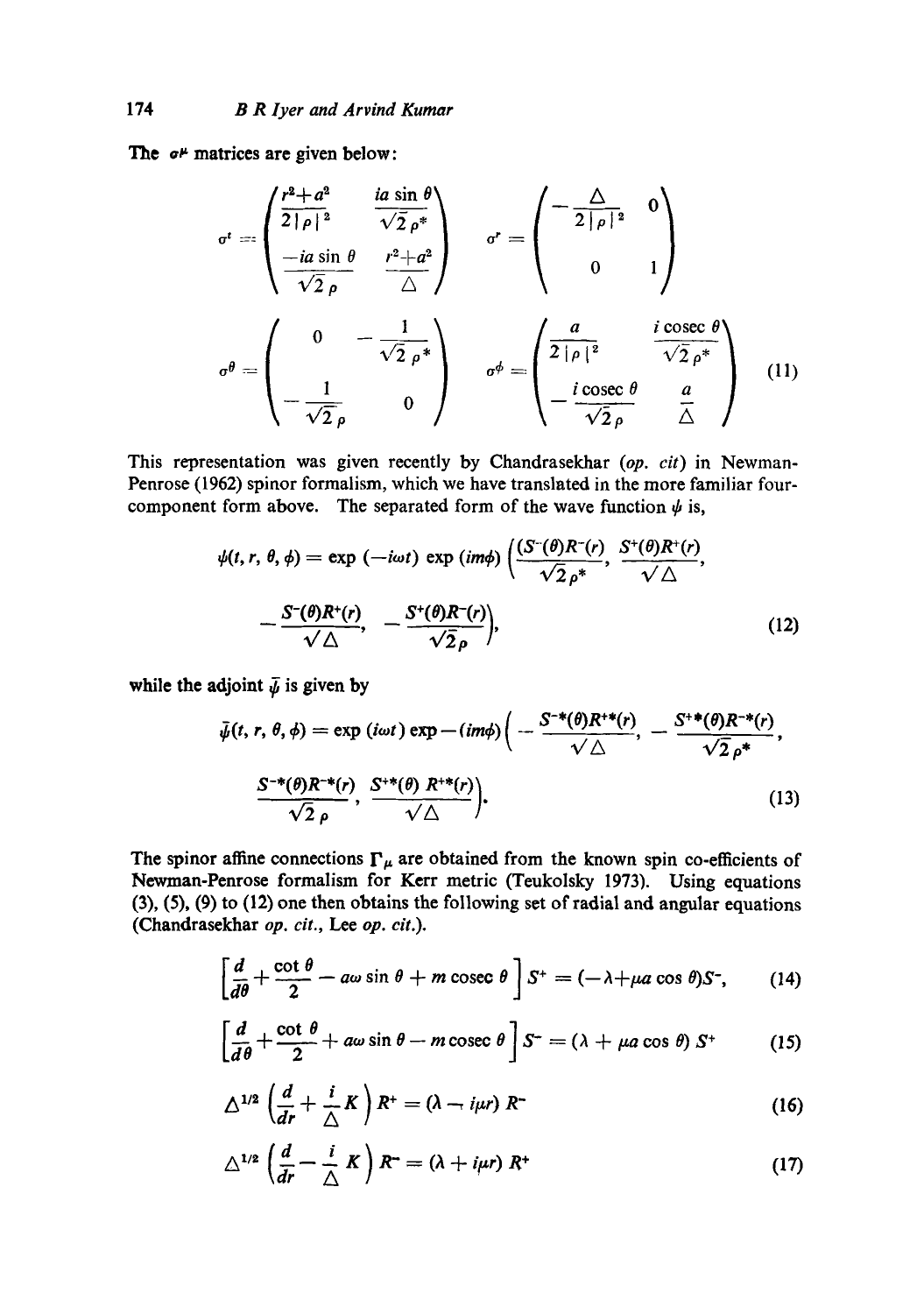**where** 

$$
K = (r^2 + a^2) \omega - ma. \tag{18}
$$

In the above equations,  $\lambda$  stands for the separation constant and is determined by the regularity condition on  $S^{\pm}(\theta)$ . The angular functions satisfy the following identity:

$$
\int \sin \theta \ d\theta \ [S^{+}( \lambda') \ S^{+}( \lambda) + S^{-}( \lambda') \ S^{-}( \lambda) ] = 0, \ \lambda \neq \lambda' \qquad (19)
$$

Also note  $S^{\pm}(\pi - \theta)$  and  $S^{\mp}(\theta)$  satisfy the same equation and  $\lambda$  is real.

Returning to the inner product of (8), since  $(-g)^{1/2}$  and  $\gamma^t$  are time-independent for our case, we have:

$$
0 = \int (-g)^{1/2} i \frac{\partial \bar{\psi}_1}{\partial t} \gamma^t \psi_2 d^3x + \int (-g)^{1/2} \bar{\psi}_1 \gamma^t i \frac{\partial \psi_2}{\partial t} d^3x
$$
  
= - \langle \psi\_2 | H | \psi\_1 \rangle^\* + \langle \psi\_1 | H | \psi\_2 \rangle,

which proves the hermiticity of the Hamiltonian with respect to the inner product. Using the explicit separable form given by eqs (9) to (13), the positive-definiteness of norm for the massive case has also been recently demonstrated (Iyer and Kumar 1978). Thus the energy eigenvalues must necessarily be real, and the possibility of unstable growing modes is excluded.

## 2.3. *Solution set*

To develop second quantization in Kerr metric, the first task is to obtain an orthonormal set of solutions in terms of which an arbitrary field solution may be expanded. For a given  $\omega$ , m and  $\lambda$  there are two linearly independent solutions characterized by **their** behaviour at horizon and at infinity. From the radial eqs (16) and (17), the following second order equations in  $R<sup>+</sup>$  are obtained:

$$
\Delta \frac{d^2 R^+}{dr^2} + \left[r - M + \frac{i \mu \Delta}{\lambda - i\mu r}\right] \frac{dR^+}{dr}
$$
  
+ 
$$
\left[\frac{K^2 - iK(r - M)}{\Delta} + 2i\omega r - \frac{\mu K}{\lambda - i\mu r} - \mu^2 r^2 - \lambda^2\right] R^+ = 0, \quad (20)
$$
  

$$
\Delta \frac{d^2 R^-}{dr^2} + \left[(r - M - \frac{i\mu \Delta}{\lambda + i\mu r}\right] \frac{dR^-}{dr}
$$
  
+ 
$$
\left[\frac{K^2 + iK(r - m)}{\Delta} - 2i\omega r - \frac{\mu K}{\lambda + i\mu r} - \mu^2 r^2 - \lambda^2\right] R^- = 0. \quad (21)
$$

Introducing the usual variable r' defined by

$$
\frac{dr'}{dr} = \frac{r^2 + a^2}{\triangle}, r \to \infty \ r' \to \infty, r \to r_+ \ r' \to -\infty,
$$
 (22)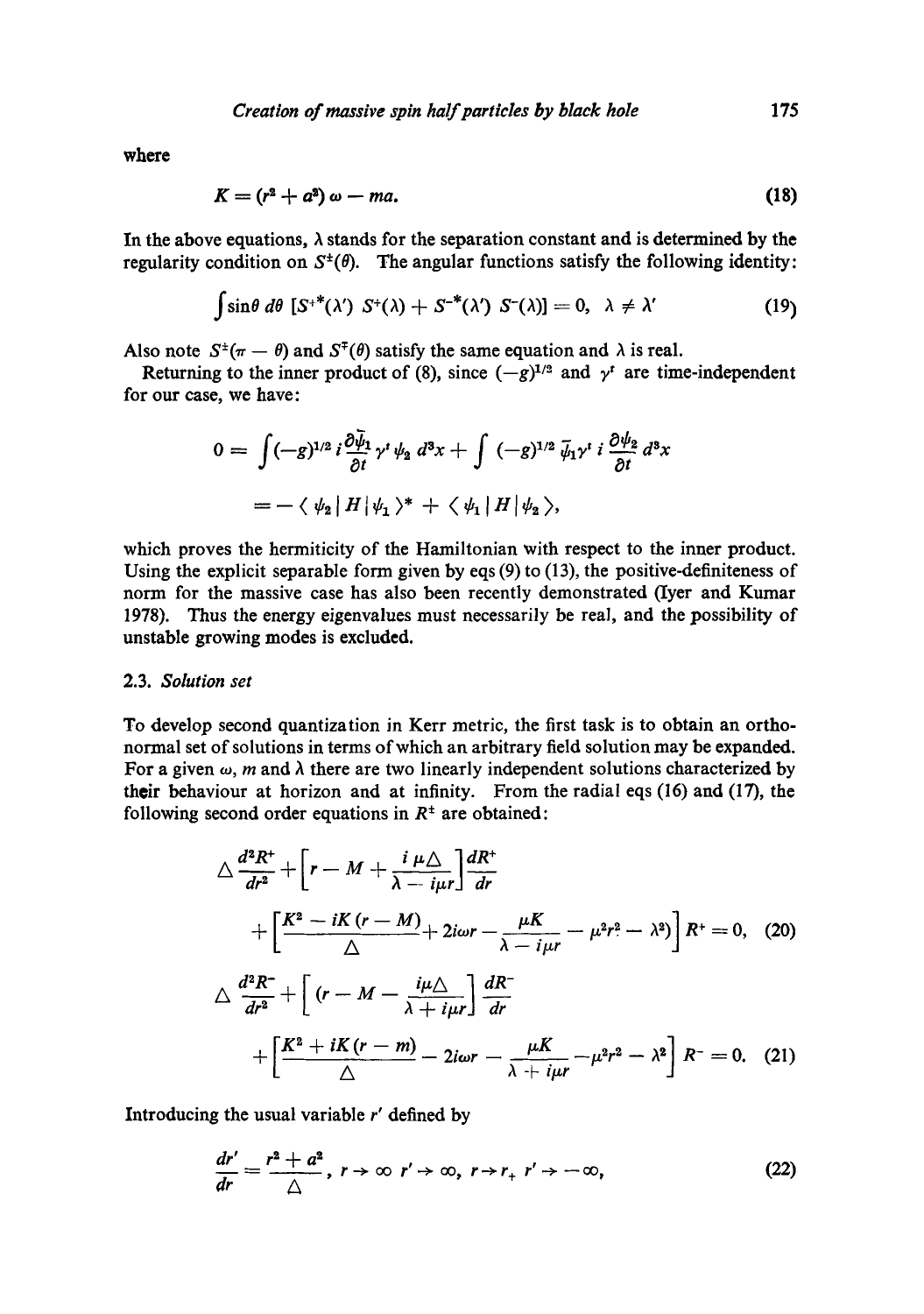the asymptotic behaviour of  $R^{\pm}$  can be readily obtained:

$$
R^{+}(r) \quad \overrightarrow{r \to \infty} \quad \exp\left(\pm ik\right) \left[r' - \frac{\mu^{2}M}{k^{2}} \ln r\right],\tag{23}
$$

where 
$$
k = \omega \left( 1 - \frac{\mu^2}{\omega^2} \right)^{1/2}
$$
. (24)

*R-(r)* has the same asymptotic behaviour.

The behaviour of  $R^{\pm}$  near the horizon is given by

$$
R^+(r) \quad \longrightarrow_{r \to r_+}^{\longrightarrow} \quad \exp(-i\tilde{\omega}r'), \quad \triangle^{1/2} \exp(i\tilde{\omega}r'), \tag{25}
$$

$$
R^{-}(r) \xrightarrow[r \to r_{+}]{} \Delta^{1/2} \exp(-i\tilde{\omega}r'), \exp(i\tilde{\omega}r'), \qquad (26)
$$

**where** 

$$
\tilde{\omega} = \omega - m\Omega, \quad \Omega = \frac{a}{2Mr_+}.
$$
\n(27)

For a particular solution  $R^{\pm}$ , the corresponding  $R^{\pm}$  is determined from the coupled radial equations. We choose the two linearly independent solutions characterized as below:

*Type I* 

$$
R_{\rm I}^+ \xrightarrow[r \to \infty]{} N_{\rm I} \left[ \exp\left( -i\alpha \right) - \frac{\omega}{\mu} \left[ 1 - \left( 1 - \frac{\mu^2}{\omega^2} \right)^{1/2} \right] B_{\rm I} \exp\left( i\alpha \right) \right],
$$
\n
$$
R_{\rm I}^- \xrightarrow[r \to \infty]{} N_{\rm I} \left[ -\frac{\omega}{\mu} \left[ 1 - \left( 1 - \frac{\mu^2}{\omega^2} \right)^{1/2} \right] \exp\left( -i\alpha \right) + B_{\rm I} \exp\left( i\alpha \right) \right],
$$
\n
$$
R_{\rm I}^+ \xrightarrow[r \to r_+]{} N_{\rm I} A_{\rm I} \exp\left( -i\tilde{\omega}r' \right),
$$
\n
$$
R_{\rm I}^- \xrightarrow[r \to r_+]{} N_{\rm I} \beta \triangle^{1/2} A_{\rm I} \exp\left( -i\tilde{\omega}r' \right).
$$
\n(28)

*Type H* 

$$
R_{\text{II}}^+ \xrightarrow[r \to \infty]{\sim} N_{\text{II}} \left[ -\frac{\omega}{\mu} \left[ 1 - \left( 1 - \frac{\mu^2}{\omega^2} \right)^{1/2} \right] B_{\text{II}} \exp(i\mathfrak{a}) \right],
$$
  
\n
$$
R_{\text{II}}^- \xrightarrow[r \to \infty]{\sim} N_{\text{II}} B_{\text{II}} \exp(i\mathfrak{a}),
$$
  
\n
$$
R_{\text{II}}^+ \xrightarrow[r \to r_+]{\sim} N_{\text{II}} [\beta^* \triangle^{1/2} \exp(i\tilde{\omega}r') + A_{\text{II}} \exp(-i\tilde{\omega}r')],
$$
  
\n
$$
R_{\text{II}}^- \xrightarrow[r \to r_+]{\sim} N_{\text{II}} \left[ \exp(i\tilde{\omega}r') + \beta \triangle^{1/2} A_{\text{II}} \exp(-i\tilde{\omega}r') \right],
$$
 (29)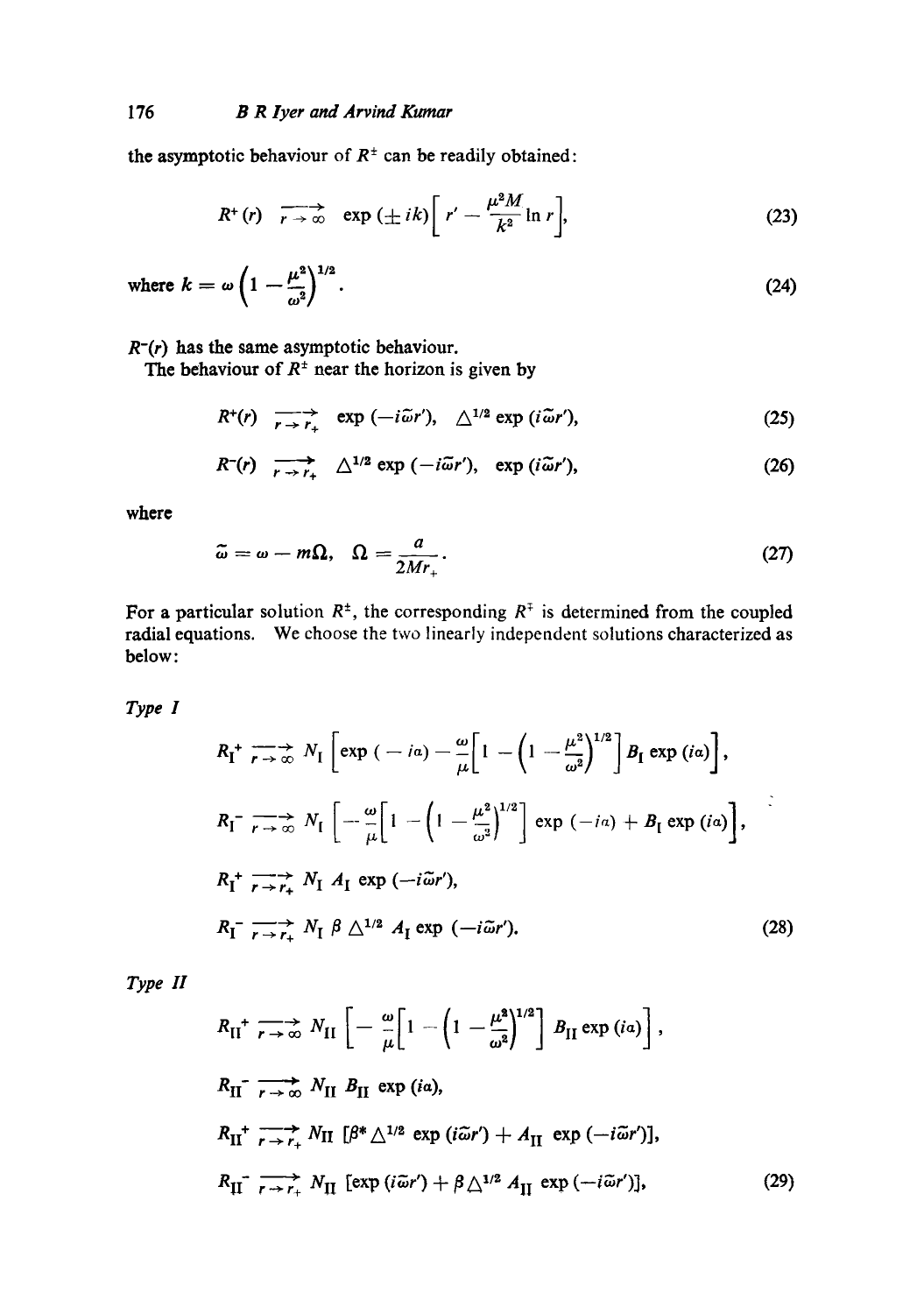*Creation of massive spin half particles by black hole* 177

$$
a = \omega \left( 1 - \frac{\mu^2}{\omega^2} \right)^{1/2} \left( r' - \frac{\mu^2 M}{\omega^2 - \mu^2} \ln r \right),
$$
  
\n
$$
\beta = \frac{(\lambda + i\mu r_+)}{(r_+ - M) - 2i\tilde{\omega} (r_+^2 + a^2)},
$$
  
\n
$$
N_I = \left[ 2\pi \frac{\omega^2}{\mu^2} \left( 1 - \frac{\mu^2}{\omega^2} \right)^{1/2} \left( 1 - \frac{\mu^2}{\omega^2} \right)^{1/2} \right],
$$
  
\n
$$
N_{II} = \pi^{-1/2}.
$$

The significance of these solutions can be understood by construction of appropriate wave-packets. Consider, for example, the solution  $R_1^+$  and construct wavepackets given by

$$
R_{nj}^+(r,\,t)\sim\frac{1}{\sqrt{\epsilon}}\int\limits_{j\epsilon}^{(j\,+\,1)\epsilon}\exp\left(-2\pi i n\,\epsilon^{-1}k\right)\,R_{\mathrm{I}}^+\left(r\right)\,\exp\left(-i\omega t\right)\,dk\qquad \quad (30)
$$

where  $n$  and  $j$  are integers. Such wave-packets have been considered by Hawking (1975) and Ford (1975) in connection with the scalar field solutions. This wavepacket has a momentum spread of  $\epsilon$ . The labels n and j refer to the mean position (at  $t=0$ ) and the mean momentum, respectively. The dominant contribution comes from the points of stationary phase. Thus at infinity, the outgoing (ingoing) piece  $\exp (ikr')$   $(\exp (-ikr'))$  of  $R_I^+$  is localized when  $t = +\infty$  ( $-\infty$ ). Similarly, at the horizon the outgoing (ingoing) piece  $\exp(i\tilde{\omega}r')$  ( $\exp(-i\tilde{\omega}r')$ ) is localized when  $t=-\infty$  $(+\infty)$ . Type-I solution, therefore, describes an ingoing wave at infinity in the remote past and an outgoing wave at infinity plus an ingoing wave at the horizon in the distant future. Type-II solution describes an outgoing wave at the horizon in the remote past and an outgoing wave at infinity plus an ingoing wave at the horizon in the distant future. Clearly, Type-II solution is unphysical but is necessary for obtaining a complete set.

Finally, we note that from the radial equations (16) and (17), we have, for any two solutions with the same  $\omega$ , m and  $\lambda$ ,

$$
\frac{d}{dr}\left[R_1^{+*}R_2^{+}-R_1^{-*}R_2^{-}\right]=0,\tag{31}
$$

**and** 

$$
\frac{d}{dr}\left[R_1^+R_2^- - R_1^-R_2^+\right] = 0.\tag{32}
$$

Using (28) and (29) for the behaviour of the solutions at infinity and the horizon, the above equations yield the following 'Wronskian relations':

$$
1 - |B_{\text{I}}|^2 = \pi N_{\text{I}}^2 |A_{\text{I}}|^2, \tag{33a}
$$

$$
|B_{\text{II}}|^2 = \pi N_{\text{I}}^2 (1 - |A_{\text{II}}|^2), \tag{33b}
$$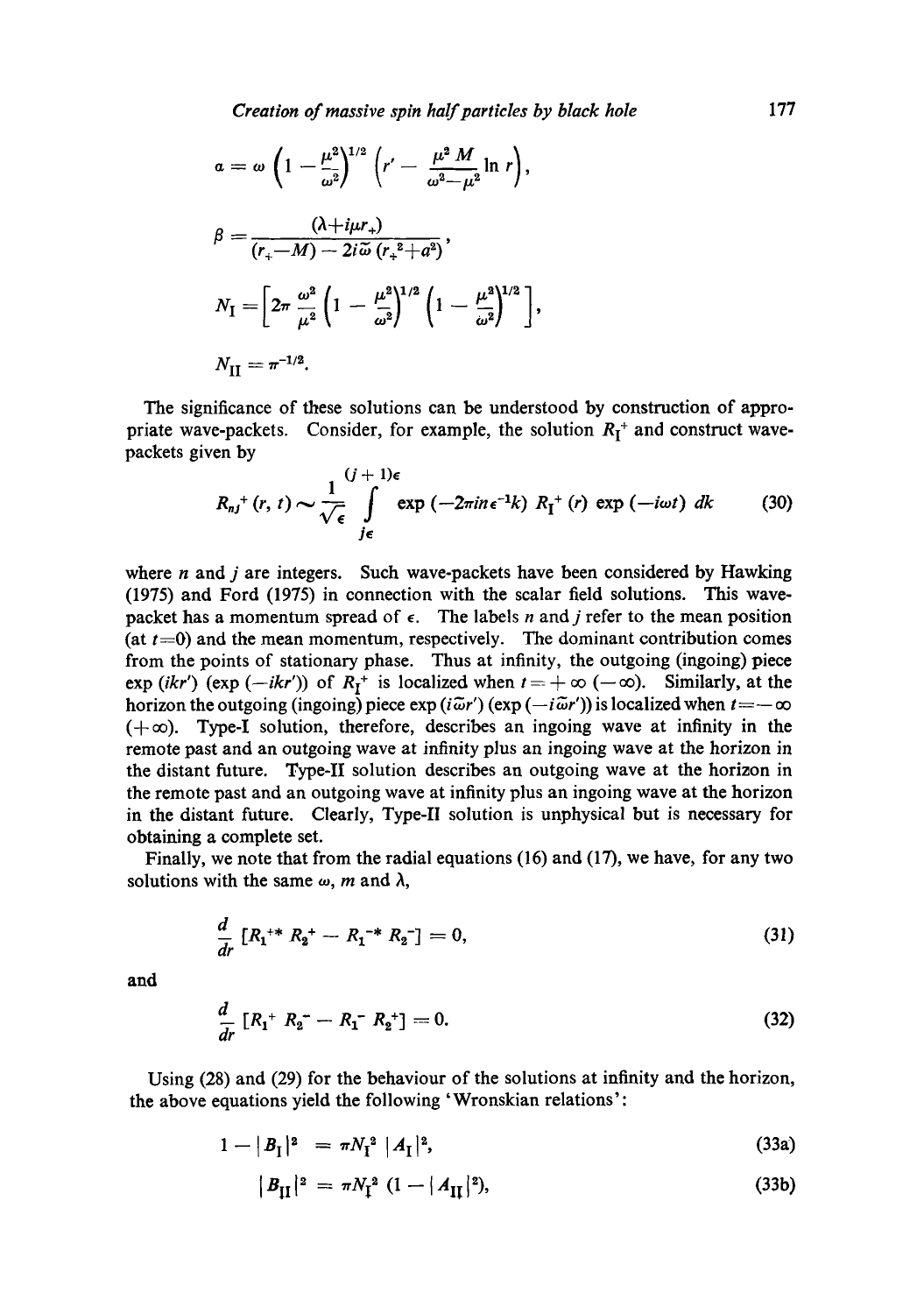178 *B R lyer and Arvind Kumar* 

$$
B_{\rm I}^* B_{\rm II} + \pi N_{\rm I}^2 A_{\rm I}^* A_{\rm II} = 0, \qquad (33c)
$$

$$
\pi N_1^{\mathbf{a}} A_{\mathbf{I}} = B_{\mathbf{II}}.\tag{33d}
$$

### 2.4. *Orthonormality*

The basis set is now completely characterized by  $\omega$ ,  $m$ ,  $\lambda$  and  $\eta$ :

$$
\psi(\omega, m, \lambda, \eta; x) = \exp(-i\omega t) \exp(im\phi) \left(\frac{S^{-}R^{-}}{\sqrt{2} \rho^{*}}, \frac{S^{+}R^{+}}{\sqrt{\Delta}}, -\frac{S^{-}R^{+}}{\sqrt{\Delta}}, -\frac{S^{+}R^{-}}{\sqrt{2} \rho}\right)^{T}, \tag{34}
$$

where  $S^{\pm} \equiv S^{\pm}(\omega, m, \lambda; \theta)$ ,  $R^{\pm} \equiv R^{\pm}(\omega, m, \lambda, \eta; r)$  where  $\eta$  refers to Type-I or II. We next establish orthogonality of this set with respect to the inner product defined by (8). The orthogonality in  $\omega$ , of course, follows from the hermiticity of the Hamiltonian. Similarly, the orthogonality in m follows trivially from the  $\phi$  dependence of the above solution. Consider next the inner product of two solutions with the same  $\omega$  and m, but different  $\lambda$  and  $\eta$ . Using (8) and the explicit separated forms of wave-functions, we find,

$$
\langle \psi (\omega, m, \lambda_1, \eta_1) | \psi (\omega, m, \lambda_2, \eta_2) \rangle
$$
  
=  $\frac{1}{2} \int dr d\Omega \left\{ \frac{r^2 + a^2}{\Delta} \left( S^{**}(\lambda_1) S^{*}(\lambda_2) + S^{-*}(\lambda_1) S^{-}(\lambda_2) \right) \left( R^{**}(\lambda_1, \eta_1) \right) \right\}$   
 $R^{*}(\lambda_2, \eta_2) + R^{*}(\lambda_1, \eta_1) R^{-}(\lambda_2, \eta_2) + \frac{ia \sin \theta}{\sqrt{\Delta}} \left( S^{-*}(\lambda_1) S^{*}(\lambda_2) \right)$   
 $+ S^{**}(\lambda_1) S^{-}(\lambda_2) \left( R^{**}(\lambda_1, \eta_1) R^{-}(\lambda_2, \eta_2) - R^{-*}(\lambda_1, \eta_1) R^{*}(\lambda_2, \eta_2) \right) \right\}$   
(35)

(The integration over r is from  $r_{+}$  to  $\infty$ ).

First, take  $\eta_1 = \eta_2$ . The first term above does not contribute for  $\lambda_1 \neq \lambda_2$  as a consequence of the identity, eq. (19). To deal with the second term, we recall that the inner product is time-independent; we may, therefore, consider the radial packets in the integrand at  $t=-\infty$ , which, for Type-I (II), are localized at infinity (horizon). Using (28) and (29), one then finds that the second term gives vanishing contribution for both types.

Next, take  $\lambda_1 = \lambda_2$  and  $\eta_1 \neq \eta_2$ , and as before, evaluate the inner product at  $t = -\infty$ . Both the terms of (35) are now evidently zero, because the two types of radial packets are localized at different regions and, therefore, have no overlap. The orthogonality of the solution set in all the labels is thus established. The angular functions  $S^{\dagger}(\theta)$ are normalized as:

$$
\int d\Omega \left( |S^+|^2 + |S^-|^2 \right) = 1 \tag{36}
$$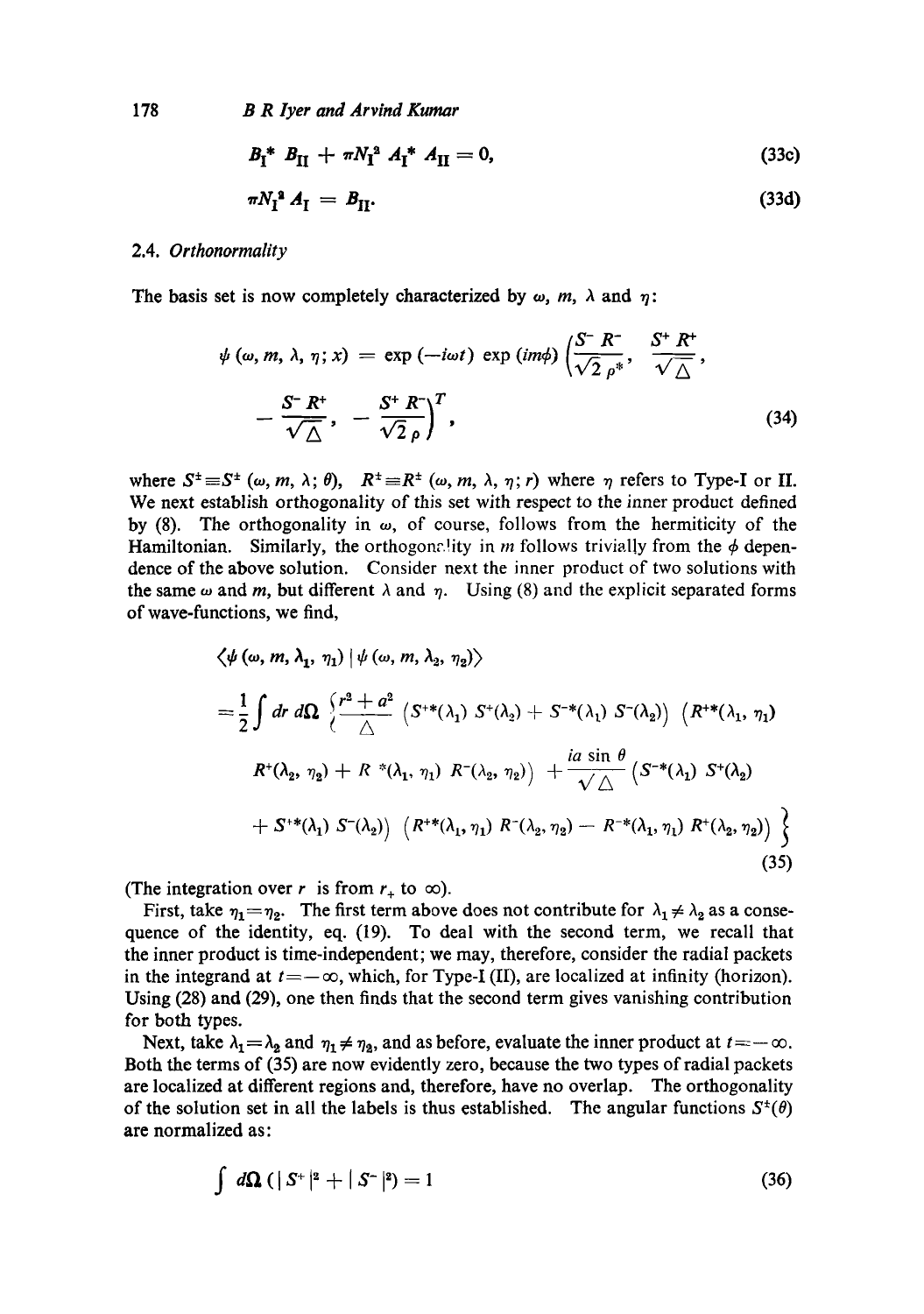and the overall constants  $N_I$  and  $N_{II}$  appearing in the radial solutions (28) and (29) have been so arranged that the set is orthonormal:

$$
\langle \psi(\omega_1, m_1, \lambda_1, \eta_1) | \psi(\omega_2, m_2, \lambda_2, \eta_2) \rangle = \delta(\omega_1 - \omega_2) \, \delta_{m_1 m_1} \, \delta_{\lambda_1 \lambda_2} \, \delta_{\eta_1 \eta_2} \tag{37}
$$

## **3. Dirae field quantization in Kerr metric**

An arbitrary solution of the field equation may be expanded in terms of the orthonormal set constructed above. In analogy to the scalar and neutrino case (Unruh 1974), we have,

$$
\Psi(x) = \sum_{m} \int_{\kappa > 0} d\omega \sum_{\lambda, \eta} [a(\omega, m, \lambda, \eta) \psi(\omega, m, \lambda, \eta; x) + b^{\dagger}(\omega, m, \lambda, \eta)]
$$
  

$$
\psi(-\omega, -m, \lambda, \eta; x)] \tag{38}
$$

where

$$
\begin{array}{rcl}\n\kappa > 0 & \text{if} & \eta = \mathbf{I} & \omega > 0 \\
& \eta = \mathbf{II} & \tilde{\omega} > 0 \\
& < 0 & \text{otherwise.}\n\end{array} \tag{39}
$$

Inverting (38) using the orthonormality of the modes, we get,

$$
a(\omega, m, \lambda, \eta) = \langle \psi(\omega, m, \lambda, \eta) | \Psi \rangle \quad ; \quad \kappa > 0, \tag{40a}
$$

$$
b^{\dagger}(\omega, m, \lambda, \eta) = \langle \psi(-\omega, -m, \lambda, \eta) | \Psi \rangle ; \quad \kappa > 0. \tag{40b}
$$

From the time-independence of inner product, a and  $b^{\dagger}$  are constant in time. Substitution of (40) back in (38) yields the ' closure' relation:

$$
\sum_{m} \int_{\kappa > 0} d\omega \sum_{\lambda, \eta} (-g)^{1/2} \left[ \psi(\omega, m, \lambda, \eta; x) \overline{\psi}(\omega, m, \lambda, \eta; x') + \psi(-\omega, -m, \lambda, \eta; x) \overline{\psi}(-\omega, -m, \lambda, \eta; x') \right] y^t
$$
  
=  $\delta(r-r') \delta(\theta-\theta') \delta(\phi-\phi') \equiv \delta^3(\overline{x}-\overline{x}').$  (41)

Consider next the Lagrangian density of the field:

$$
\mathscr{L}(x) = (-g)^{1/2} \left( i \overline{\Psi} \gamma^{\mu} \nabla_{\mu} \Psi - \mu \overline{\Psi} \Psi \right)
$$
(42)

from which the conjugate momentum of the field is

$$
\Pi(x) = \frac{\partial \mathcal{L}}{\partial (\partial \Psi/\partial t)} = i \left(-g\right)^{1/2} \overline{\Psi} \gamma^{t}.
$$
 (43)

The momentum conjugate to  $\overline{\Psi}$  is zero.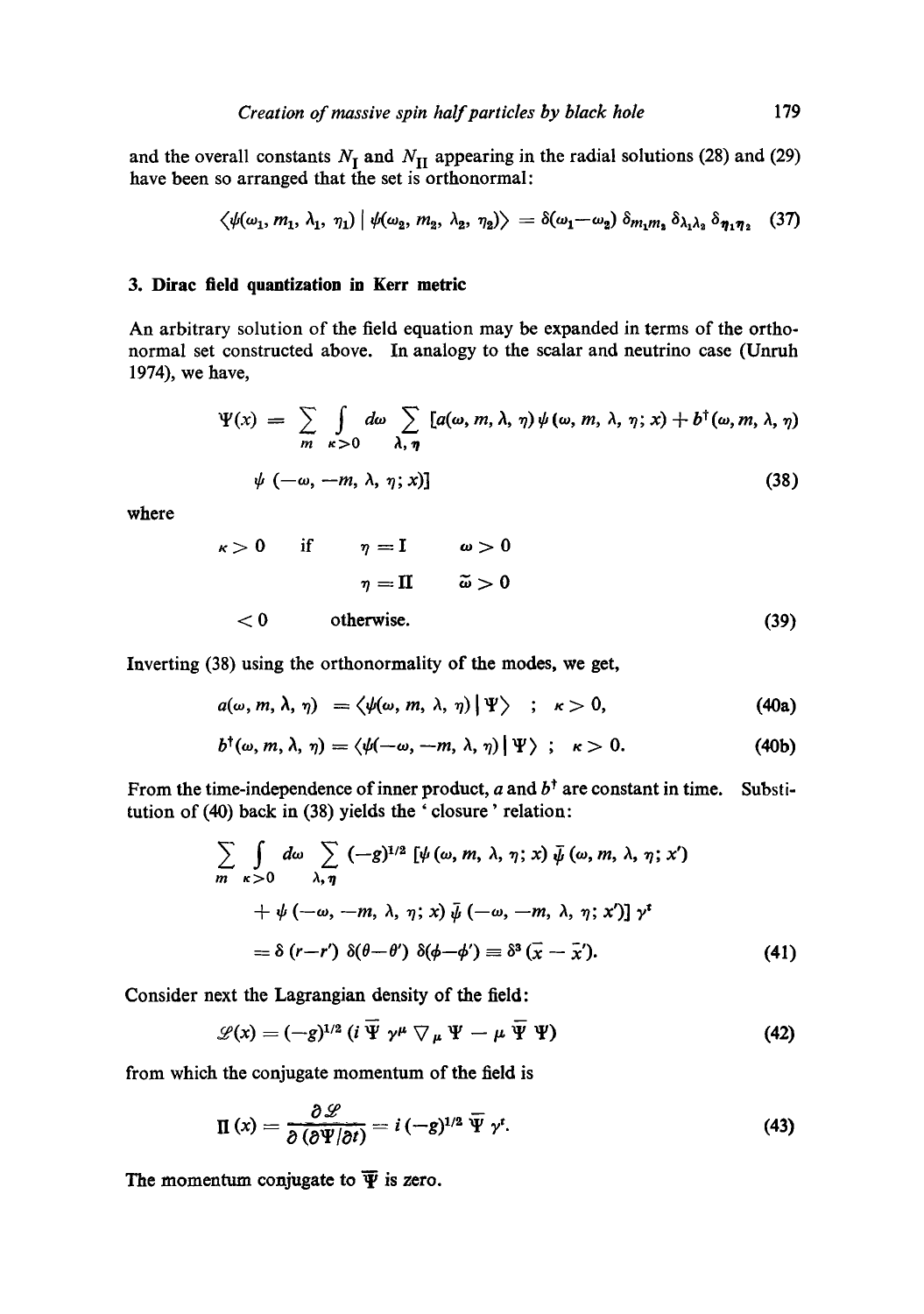Quantization of the field is effected by imposing the equal-time anti-commutation relations (ACR):

$$
\begin{aligned}\n[\pi^a(x), \ \pi^b(x')]_+ &= [\Psi^a(x), \ \Psi^b(x')]_+ &= 0\\
[\pi^a(x), \ \Psi^b(x')]_+ &= i\delta^3 \ (\bar{x} - \bar{x}') \ \delta^{ab}.\n\end{aligned} \tag{44}
$$

From (40) and the *t*-independence of a,  $a^{\dagger}$ , we have,

$$
[a(\omega, m, \lambda, \eta), a^{\dagger} (\omega', m', \lambda', \eta')]_{+}
$$
  
=  $-i \int d^{3}x d^{3}x' \sqrt{-g(x)} (\overline{\psi} (\omega, m, \lambda, \eta; x) \gamma^{t}(x))^{a}$   
 $\psi^{b} (\omega', m', \lambda', \eta'; x') [\Pi^{b} (x'), \Psi^{a} (x)]_{+}$   
=  $\int d^{3}x \sqrt{-g(x)} \overline{\psi} (\omega, m, \lambda, \eta; x) \gamma^{t} \psi (\omega', m', \lambda', \eta'; x)$ 

using (44). The orthonormality of the modes, eq (37), then gives:

$$
[a (\omega, m, \lambda, \eta), a^{\dagger} (\omega', m', \lambda', \eta')]_{+} = \delta (\omega - \omega') \delta_{mm'} \delta_{\lambda \lambda'} \delta_{\eta \eta'}, \kappa > 0. \quad (45a)
$$

Similarly,

$$
[b(\omega, m, \lambda, \eta), b^{\dagger}(\omega', m', \lambda', \eta')]_{+} = \delta(\omega - \omega') \delta_{mm'} \delta_{\lambda \lambda'} \delta_{\eta \eta'}, \kappa > 0 \quad (45b)
$$

All other anti-commutators are zero.

The vacuum is defined by

$$
a(\omega, m, \lambda, \eta) \mid 0 \rangle = b(\omega, m, \lambda, \eta) \mid 0 \rangle = 0; \kappa > 0. \tag{46}
$$

Some remarks may be made about the field expansion, eq. (38), and the choice of the vacuum state. The introduction of  $\kappa$  in (38) that distinguishes Type-I from Type-II can be motivated by first considering the scalar case. It is known (Unruh 1974) that the norm of scalar field modes  $\phi(\omega, m, \lambda, \eta; x)$  in Kerr metric is related to  $\kappa$ , that is, Type-I mode has +ve (-ve) norm for  $\omega > 0$  ( $\omega < 0$ ) whereas Type-II mode has  $(-ve)$  norm for  $\tilde{\omega} > 0$  ( $\tilde{\omega} < 0$ ). Thus for Type-II mode, which in the remote past originates out of the horizon, the effective frequency is  $\tilde{\omega}$  and not  $\omega$ . (This is related to the fact that the horizon rotates with angular velocity  $\Omega$  with respect to the observer at infinity, see Hawking 1975). For Type-I mode, on the other hand, which in the remote past originates from infinity, the frequency is  $\omega$  as usual, since the Kerr metric is asymptotically fiat.

For the spin half case, however, all modes have positive-definite norm but we still choose to consider  $\tilde{\omega}$  and not  $\omega$  as the effective frequency at the horizon. This is made plausible by Unruh's calculation of energy density at infinity and at the horizon. It turns out that the energy density is +ve (-ve) at infinity for  $\omega>0$  ( $\omega<0$ ) and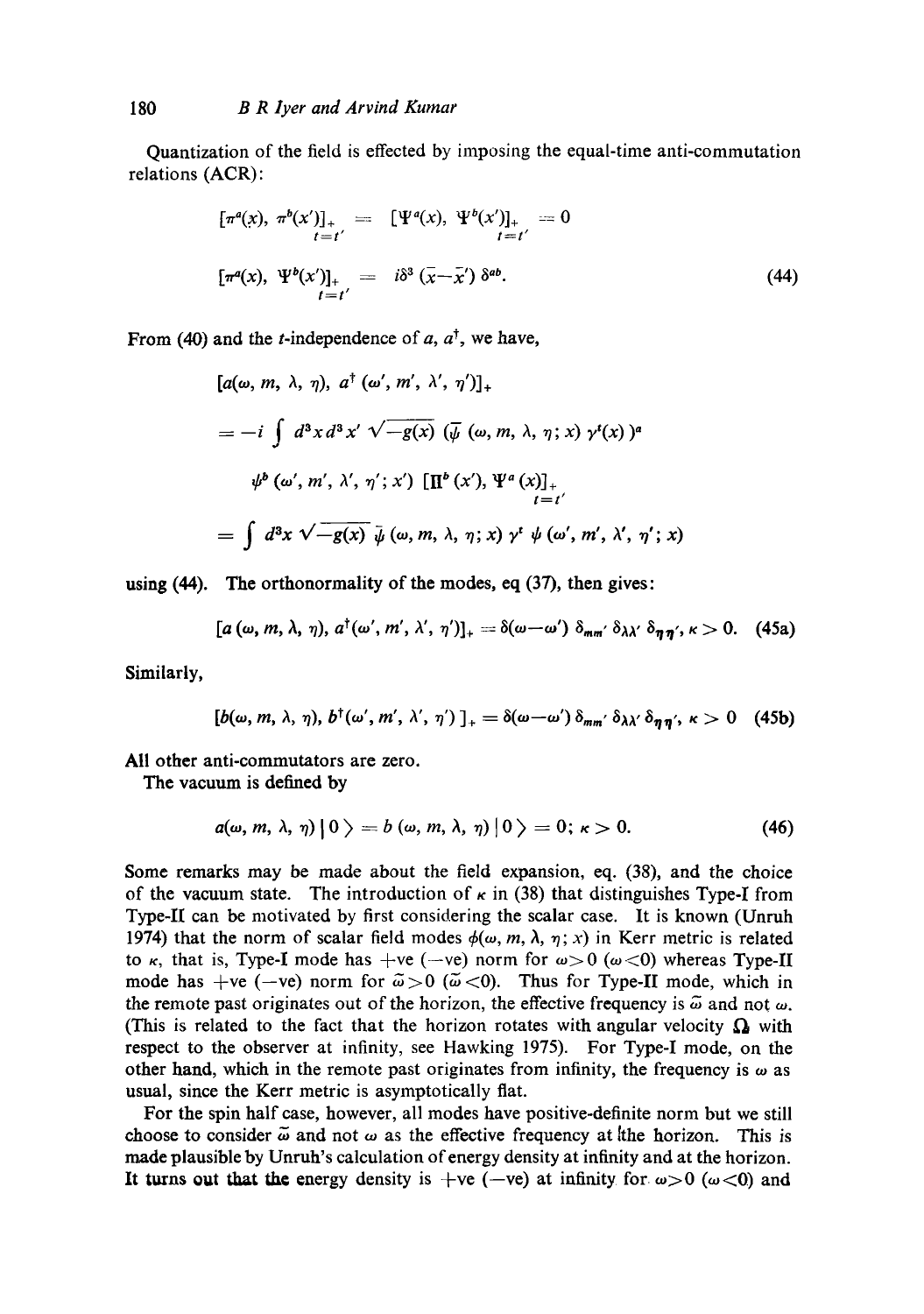+ve (-ve) at the horizon for  $\tilde{\omega} > 0$  ( $\tilde{\omega} < 0$ ). This then supports the interpretation of a and b in (38) as the annihilation operators. The choice of the vacuum given by (46), therefore, corresponds to no particles at infinity and no particles coming out at the black hole from the past horizon, with the negative energy sea  $\omega < 0$  ( $\tilde{\omega} < 0$ ) completely filled for an observer at infinity (horizon).

#### **Vacuum expectation value of energy-momentum tensor**

The energy-momentum tensor for Dirac field in curved space is given by:

$$
T_{\mu\nu} = \frac{i}{4} [\overline{\Psi} \gamma_{\mu} \nabla_{\nu} \Psi + \overline{\Psi} \gamma_{\nu} \nabla_{\mu} \Psi - (\nabla_{\mu} \overline{\Psi}) \gamma_{\nu} \Psi - (\nabla_{\nu} \overline{\Psi}) \gamma_{\mu} \Psi)].
$$
\n(47)

To determine the rate of spontaneous creation of field quanta, consider the vacuum expectation value of  $T_{\mu\nu}$ . Using (38), (45) and (46), we have,

$$
\langle 0 | T_{\mu\nu} | 0 \rangle
$$
  
=  $\frac{i}{4} \sum_{m} \int d\omega \sum_{\lambda, \eta} [\bar{\psi}(-\omega, -m, \lambda, \eta) \gamma_{\mu} \nabla^{\nu} \psi(-\omega, -m, \lambda, \eta) + \psi(-\omega, -m, \lambda, \eta) \gamma_{\nu} \nabla_{\mu} \psi(-\omega, -m, \lambda, \eta) - (\nabla_{\mu} \bar{\psi}(-\omega, -m, \lambda, \eta) \gamma_{\nu} \psi(-\omega, -m, \lambda, \eta) - (\nabla_{\nu} \psi(-\omega, -m, \lambda, \eta) \gamma_{\mu} \psi(-\omega, -m, \lambda, \eta)].$  (48)

The integrand in the above equation can be evaluated by writing every quantity explicitly in Chandrasekhar's representation. This evaluation can be made simpler by going back to the two-component form and translating the  $\sigma$  matrices and affine connections to the null Kinnersley tetrad and the Newman-Penrose spin co-efficients available in the literature. A lengthy but straightforward calculation then yields for the asymptotically leading term of  $\langle 0 | T_{rt} | 0 \rangle$ .

$$
r^{2} \langle 0 | T_{rt} | 0 \rangle \longrightarrow_{r \to \infty} \left[ \sum_{m} \int_{k>0} d\omega \sum_{\lambda, \eta} \frac{i}{4\sqrt{2}} |N(\eta)|^{2} \times \right]
$$
  

$$
\left\{ i\omega \left( |S^{+}|^{2} + |S^{-}|^{2} \right) \left( |R^{+}|^{2} - |R^{-}|^{2} \right) + \right.
$$
  

$$
|S^{-}|^{2} \left( R^{*} \frac{dR^{-}}{dr} - R^{+} \frac{dR^{*}}{dr} \right) + |S^{+}|^{2} \left( R^{*} \frac{dR^{+}}{dr} - R^{-} \frac{dR^{-*}}{dr} \right) \right\} + \text{c.c.}
$$

where

$$
S^{\pm} \equiv S^{\pm}(-\omega, -m, \lambda; \theta), R^{\pm} \equiv R^{\pm}(-\omega, -m, \lambda, \eta; r). \tag{49}
$$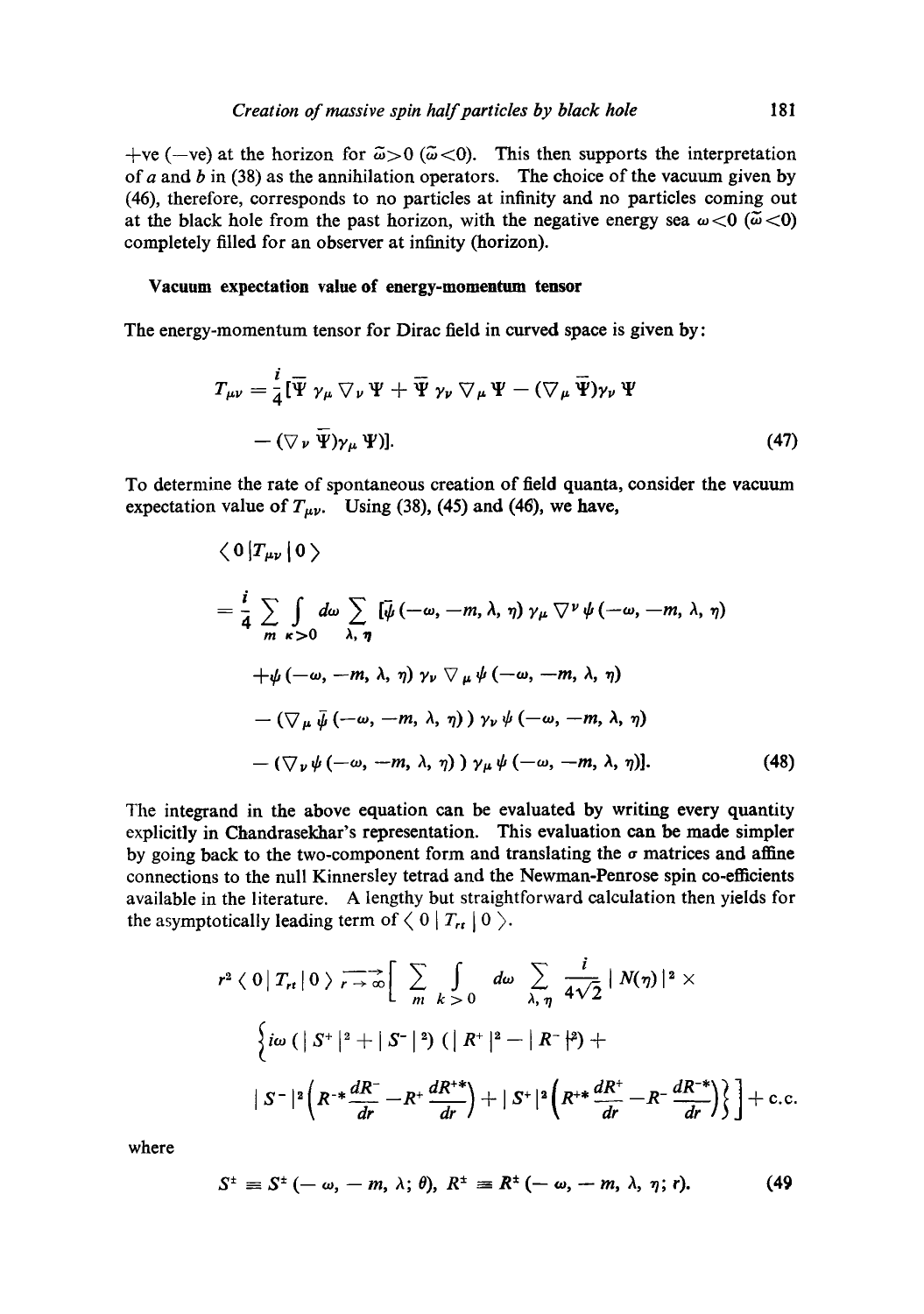Using the asymptotic form of radial solutions (28) and (29), (49) becomes:

$$
r^{2} \langle 0 | T_{rt} | 0 \rangle
$$
  
\n
$$
\overrightarrow{r \rightarrow \infty} \frac{1}{\sqrt{2} \pi} \Big[ \sum_{m} \int_{\omega > 0} d\omega \omega \sum_{\lambda} (|S^{+}|^{2} + |S^{-}|^{2}) (|B_{I}|^{2} - 1)
$$
  
\n
$$
+ \sum_{m} \int_{\tilde{\omega} > 0} d\omega \omega \sum_{\lambda} (|S^{+}|^{2} + |S^{-}|^{2})
$$
  
\n
$$
\Big(1 - \frac{\omega^{2}}{\mu^{2}} \Big(1 - \sqrt{1 - \frac{\mu^{2}}{\omega^{2}}}\Big)^{2}\Big) |B_{II}|^{2} \Big].
$$
 (50)

Next, employing the ' Wronskian ' relations [eqs (33d) and (33a)] we get,

$$
r^{2} \langle 0 | T_{rt} | 0 \rangle
$$
  
\n
$$
r \to \infty - \frac{1}{\sqrt{2}\pi} \Big[ \sum_{m} \int_{\omega > 0} d\omega \omega \sum_{\lambda} (|S^{+}|^{2} + |S^{-}|^{2}) (1 - |B_{\mathcal{I}}|^{2})
$$
  
\n
$$
- \sum_{m} \int_{\omega > 0} d\omega \omega \sum_{\lambda} (|S^{+}|^{2} + |S^{-}|^{2}) (1 - |B_{\mathcal{I}}|^{2}) \Big].
$$
 (51)

 $\bullet$ 

Clearly, the rhs of (51) is nonvanishing only in the range  $\omega\tilde{\omega} < 0$  (classical superradiant modes). Thus,

$$
r^{2} \langle 0 | T_{rt} | 0 \rangle \longrightarrow \frac{1}{r \to \infty} - \frac{1}{\sqrt{2}\pi} \sum_{m} \int_{\omega} \frac{d\omega |\omega|}{\tilde{\omega} < 0} d\omega |\omega|
$$
  

$$
\sum_{\lambda} (|S^{+}|^{2} + |S^{-}|^{2}) (1 - |B_{\mathbf{I}}|^{2}). \tag{52}
$$

From the vanishing divergence of  $T^{\mu\nu}$ ,

$$
T^{\mu\nu}_{;\mu}=0,\t\t(53)
$$

the *outgoing* energy flux across a surface at infinity is:

$$
\frac{dE}{dt} = \int\limits_{r \to \infty} (-g)^{1/2} d\theta d\phi \langle 0 | T'^{t} | 0 \rangle.
$$
 (54)

The rate of spontaneous loss of mass of the black hole is, therefore, given by

$$
\frac{dM}{dt} = -\frac{dE}{dt} = \int\limits_{r \to \infty} d\Omega \ r^2 \langle 0 | T_{rt} | 0 \rangle, \qquad (55)
$$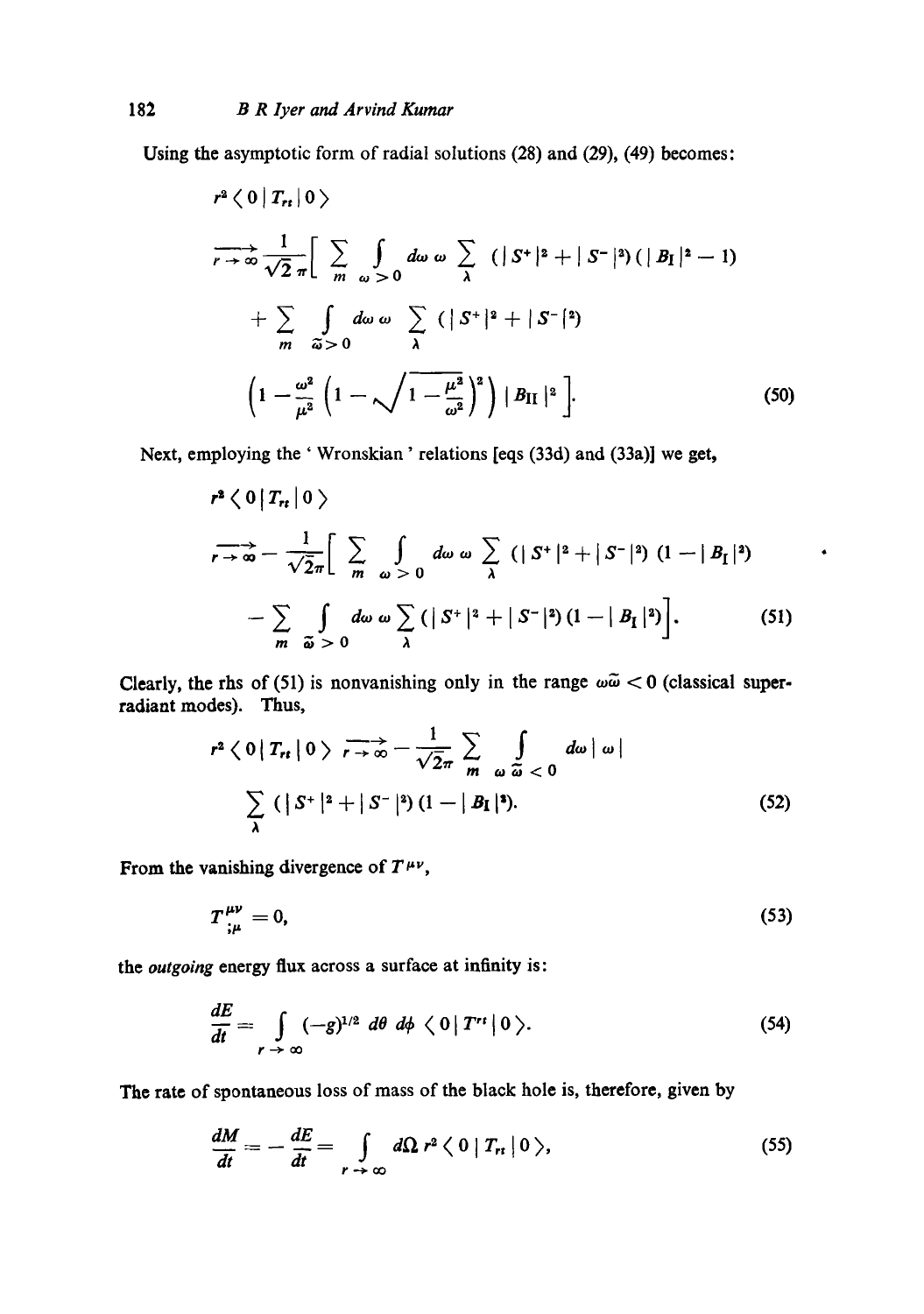*Creation of massive spin half particles by black hole* I83

$$
= -\frac{1}{\sqrt{2}\pi} \sum_{m} \int_{\omega \widetilde{\omega}} d\omega |\omega| \sum_{\lambda} (1 - |B_{I}(\omega, m, \lambda)|^{2}) \qquad (56a)
$$

$$
= -\frac{1}{\sqrt{2}\pi} \Big[ \sum_{m>0} \int_{0}^{m\Omega} d\omega \, |\omega| \sum_{\lambda} (1 - |B_{\text{I}}(\omega, m, \lambda)|^2),
$$
  
+ 
$$
\sum_{m<0} \int_{m\Omega} d\omega \, |\omega| \sum_{\lambda} (1 - |B_{\text{I}}(\omega, m, \lambda)|^2 \Big].
$$
 (56b)

From the ' Wronskian relation' (33a), it then follows that

$$
dM/dt < 0 \tag{57}
$$

*which proves the existence of spontaneous creation of massive spin half quanta in the classical superradiant modes.* 

The calculation of outgoing angular momentum flow across a surface at infinity requires the vacuum expectation value of  $T_{rd}$ . Following the same procedure as above and retaining the leading term asymptotically, the final result, after another lengthy calculation, is:

$$
\frac{dJ}{dt} = -\frac{1}{2\sqrt{2}\pi} \int d\Omega \left\{ \sum_{m>0} \int d\omega \sum_{\lambda} (1 - |B_{I}(\omega, m, \lambda)|^{2}) \times \left[ |\ S^{+}|^{2} (|m| + |\omega| \sin^{2}\theta + \frac{1}{2}\cos\theta) + |\ S^{-}|^{2} (|m| + |\omega| \sin^{2}\theta \right] \right\}
$$
  

$$
- \frac{1}{2}\cos\theta] + \sum_{m<0} \int_{m\Omega} d\omega \sum_{\lambda} (1 - |B_{I}(\omega, m, \lambda)|^{2})
$$
  

$$
\times \left\{ |\ S^{+}|^{2} (|m| + |\omega| \sin^{2}\theta - \frac{1}{2}\cos\theta) \right\}
$$
  

$$
+ |S^{-}|^{2} (|m| + |\omega| \sin^{2}\theta + \frac{1}{2}\cos\theta)] \left\}
$$
(58)

where  $J$  is the angular momentum of the black hole. Equation (58) is not as simple as the one for the loss of mass of the black hole. This is not surprising, since the normal modes are eigenstates of energy and the Z-component of orbital angular momentum but *not* of the total angular momentum. Using the 'Wronskian relation' (33a) again, (58) immediately gives,

$$
dJ/dt < 0, \tag{59}
$$

which shows that spontaneous creation of massive spin half quanta entails a steady loss of rotational energy of the Kerr black hole.

The extension of the above results to the Kerr-Newman (charged-rotating black hole) metric is completely straightforward. The additional term in  $T_{\mu\nu}$  for this case is,

$$
-\frac{1}{2} e [\overline{\Psi} \gamma_{\mu} A_{\nu} \Psi + \overline{\Psi} \gamma_{\nu} A_{\mu} \Psi].
$$

 $P - -5$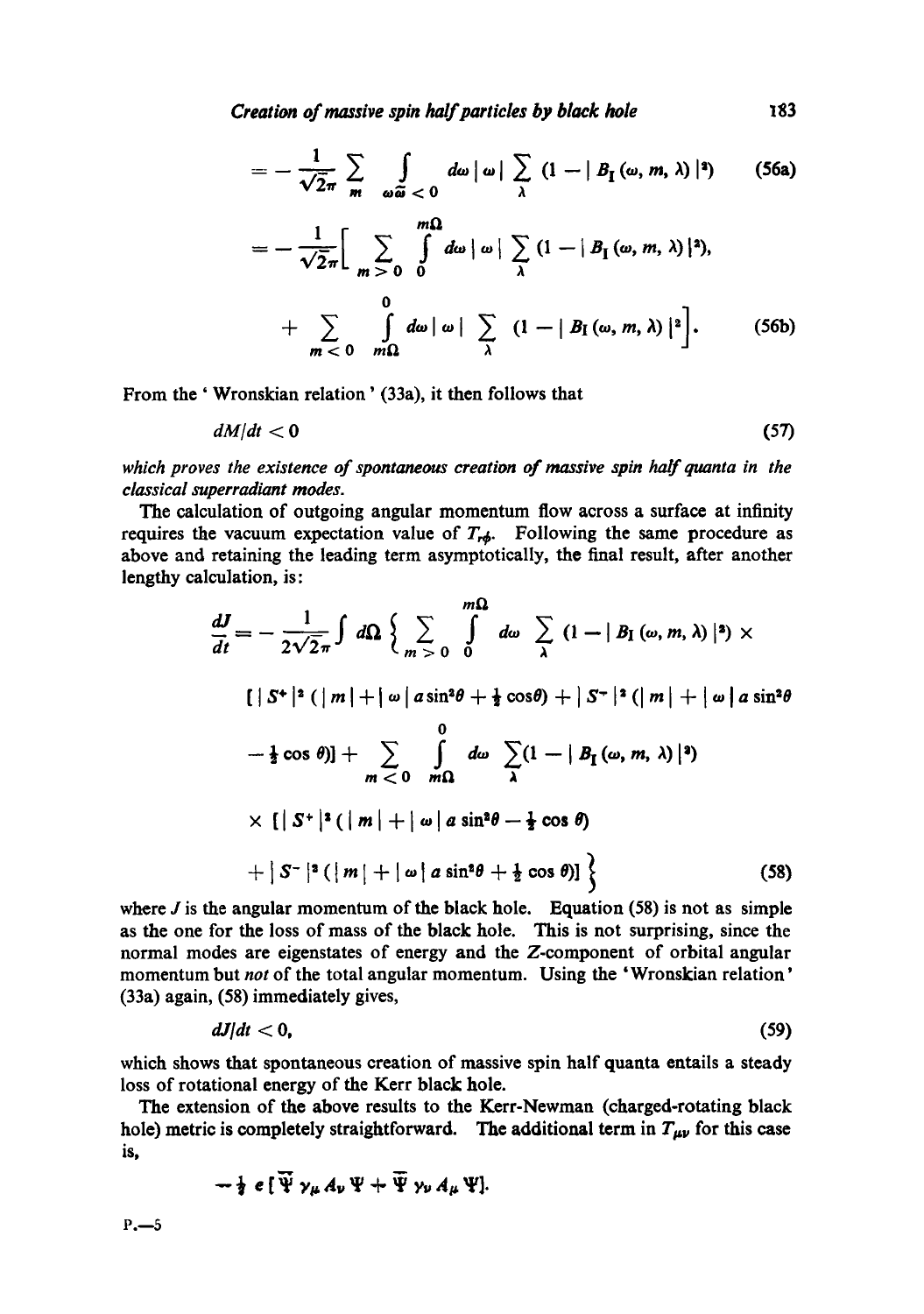This term does not contribute to the leading order asymptotically, and the form of the final equations (56), (58), therefore, remains unchanged. The mode coefficients  $B_1(\omega, m, \lambda)$  will, however, be different numerically-from the Kerr case because of the additional parameter  $Q$  (charge) in the radial equations.

It should be noted that the particle creation obtained here is only in the superradiant modes and vanishes in the zero rotation limit  $(a \rightarrow 0)$ . Our calculation refers to what is called an 'eternal' black hole and not a black hole formed through collapse which, as we know, will give Hawking radiation in all modes even in the zero rotation limit. Unruh (1976) has shown that the collapse problem involving a time-dependent metric may be equivalently handled by the corresponding stationary metric with appropriate boundary condition on the past horizon. This essentially involves the so-called  $\xi$ -prescription wherein positive frequency is defined via a null-vector field which is of Killing type on the horizon. On the other hand, the present calculation has made use of the so-called  $\eta$ -prescription, wherein the positive frequency is defined with respect to the Killing vector  $\partial/\partial t$ , which is time-like in the exterior region. Thus, the vacuum employed here is different from the vacuum in the equivalent problem of a collapsing star and the radiation obtained is due to rotation and not the collapse of the black hole.

A final remark: In curved space, there is no *a priori* reason to expect zero energy density for the vacuum because a strong gravitational field, like a strong electric field, can conceivably produce pairs. Normal ordering is, therefore, not a proper procedure here. The covariant regularization of  $T_{\mu\nu}$  in curved space is a muchdiscussed topic currently (e.g. Christensen.1976), but is outside the scope of this work.

## **5. Conciusions**

The spontaneous creation of electron-positron pairs (and other massive fermion pairs) by a rotating black hole was-qualitatively indicated in an earlier work (Iyer and Kumar 1977), where it was shown that a strong angular momentum coupling of the field with the spin of the black hole could lead to negative energy orbits with respect to an observer at infinity. In this paper, this emission has been shown to follow as a direct consequence of field quantization in Kerr metric. Estimates of the loss rates of mass and angular momentum can be made by numerical evaluation of the coefficients appearing in the asymptotic bchaviour of the normal modes. Because of the rest-mass energy  $\mu$  required in this case, the emission of massless quanta (neutrinos, photons) is generally expected to dominate over that of the massive case unless the ' temperature' of the black hole (which is inversely proportional to the mass M) is much more than  $\mu$  (Hawking 1975). Thus the massive particle emission discussed here will not qualitatively change the result (Page 1976) that on the time-scale of the age of the universe, these quantal processes are significant only for very tiny black holes  $(M \leq 10^{16} g)$ .

### **Acknowledgement**

One of us (BRD acknowledges the award of UGC research fellowship for carrying out this work.